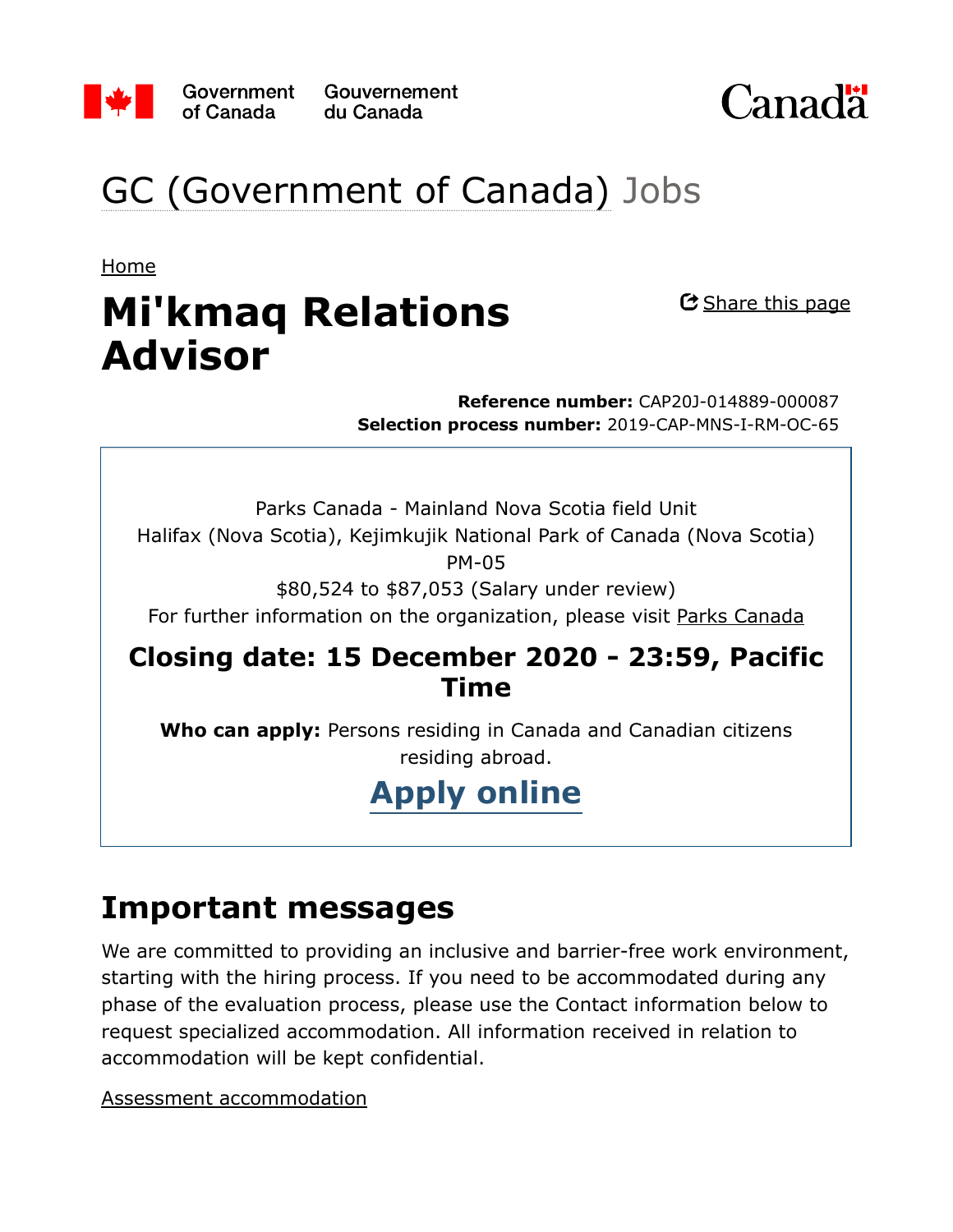Free Information Sessions on How to Apply for Federal Government Jobs with the Public Service Commission of Canada:

Two no-fee, online, information sessions will take place to walk through the steps on how to apply for jobs with the Federal Government. You will have the choice of attending the session online (through a computer or device) or by phone.

French Session – Monday, November 30, 2 p.m. (Atlantic time) English Session – Tuesday, December 1, 2 p.m. (Atlantic time)

If you would like to attend one of these sessions, or have questions about it, please email laura.richardson@canada.ca by November 26, 2020.

We will accept on-line applications received via the Public Service Resourcing System (GCJobs site) or via email at pc.rhugnec-mnsfuhr.pc@canada.ca

If you are applying online using Public Service Resourcing System (GCJobs): you will be asked a series of pre-screening questions regarding the "Essential Qualifications" in lieu of a cover letter.

If you are applying by email: you will need to provide a cover letter outlining how you meet each of the "Essential Qualifications". IMPORTANT this requirement is not listed in the information you need to provide section.

When answering the pre-screening questions, or preparing your cover letter, you must provide specific examples to clearly demonstrate how you meet the education and each of the 5 experience requirements listed under "Essential Qualifications".

We can't make any assumptions about your experience. Simply saying you have the required qualifications or listing your current duties is not enough. Instead, provide concrete and detailed examples that clearly explain where, when, and how you gained the experience. We'll only use your résumé as a secondary source of information. If you don't clearly demonstrate you have the required experience, we won't ask for additional information and you may be screened out.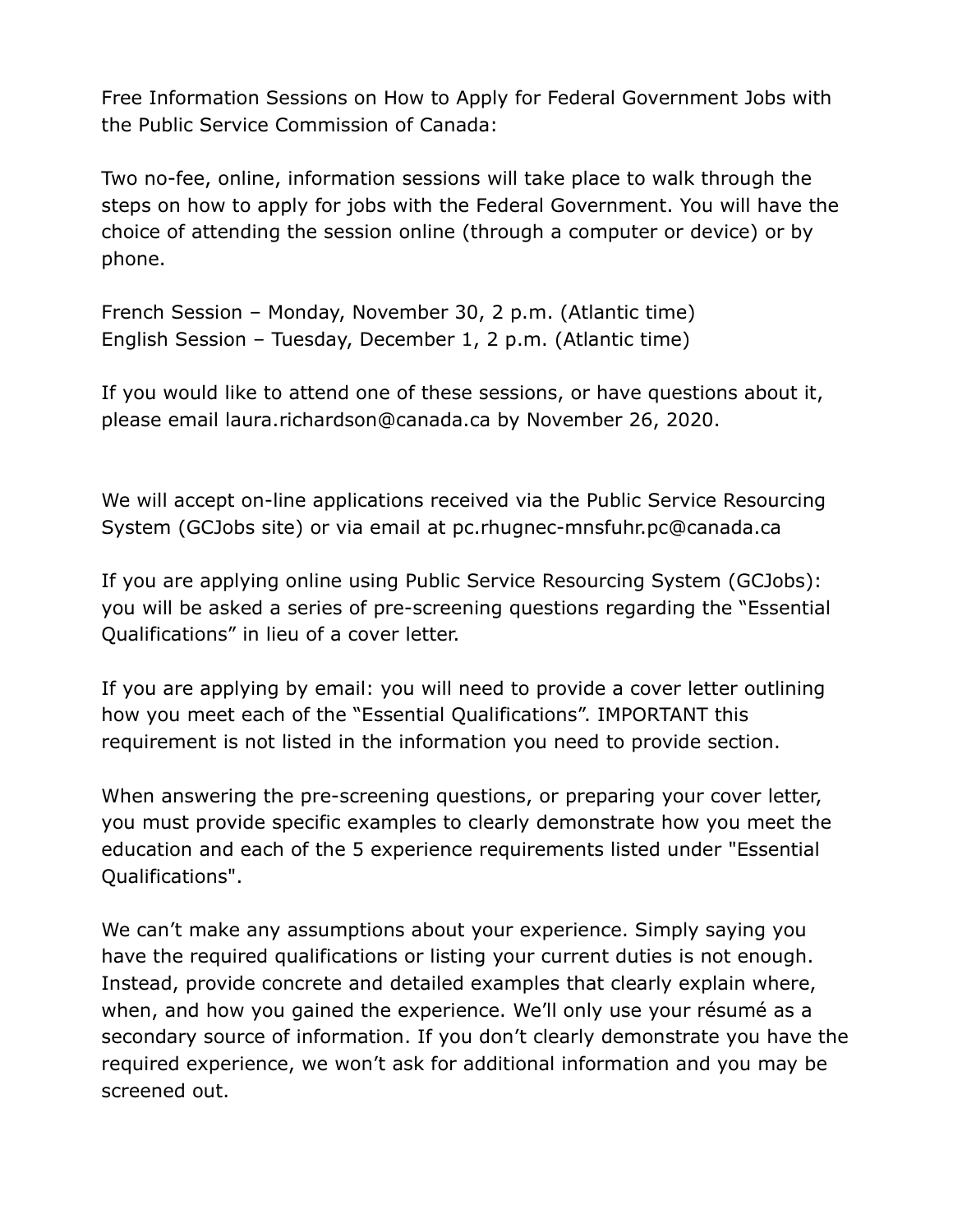## **Duties**

Over the past several years, Parks Canada has built a number of strong relationships with the Nations of the historic 'Peace and Friendship' treaties (Maritime Provinces and Gaspe). Parks Canada and the Mi'kmaq of Nova Scotia, have collaborated on a multitude of initiatives, and have established a strong, valued relationship. This position will be part of an integrated team, working towards enhancing those relationships and furthering mutual goals.

## **Work environment**

Parks Canada is a federal government agency responsible for the protection and presentation of Canada's outstanding natural and cultural resources through a system of national parks, national marine conservation areas and national historic sites in all regions of Canada.

### **Intent of the process**

The results of this process will be used to fill one (1) indeterminate position.

In recognition that Parks Places within Nova Scotia are in Mi'kma'ki, the ancestral and unceded territory of the Mi'kmaq People and that this position will work directly with Mi'kmaq communities, preference may be given to qualified Indigenous candidates who self-identify.

A list of qualified candidates will be established, and may be used to fill similar positions of various tenures (temporary, indeterminate, full-time, part-time) and work locations.

**Positions to be filled:** 1

## **Information you must provide**

Your résumé.

Contact information for 3 references.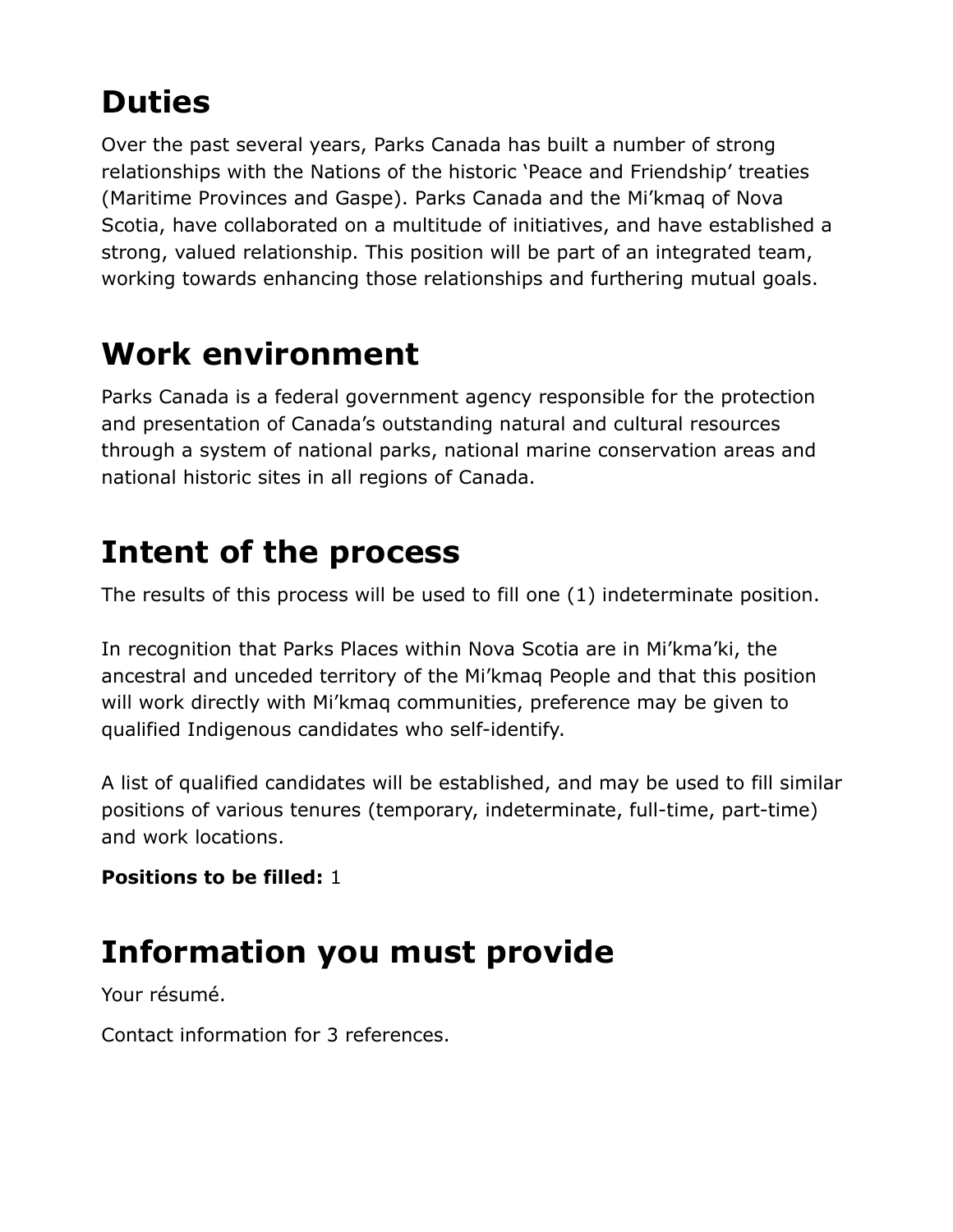### **In order to be considered, your application must clearly explain how you meet the following (essential qualifications)**

Graduation with a diploma from a recognized post-secondary institution or an acceptable combination of training and experience.

#### Degree equivalency

#### EXPERIENCE

EX1 Experience working with Mi'kmaq peoples and communities in Nova Scotia;

Ex2 Experience in natural and/or cultural resource management;

EX3 Experience in managing human and financial resources;

EX4 Significant experience\* in providing advice and briefings to management EX5 Significant experience\* in facilitating discussions to reach agreement among parties;

\*Significant experience is defined as the depth and breadth of experience acquired over a period of at least 2 years and within the last 5 years.

### **The following will be applied / assessed at a later date (essential for the job)**

English essential

#### Information on language requirements

KNOWLEDGE:

• Knowledge of the Parks Canada Agency's mandate, programs and priorities;

• Knowledge of the Government of Canada's Recognition and Implementation of Indigenous Rights Framework.

#### **COMPETENCIES**

- Building a trust-based relationship
- Open Listening
- Change Leadership

Details on these competencies can be found at: https://www2.gov.bc.ca/gov/content/careers-myhr/job-seekers/aboutcompetencies/indigenous-relations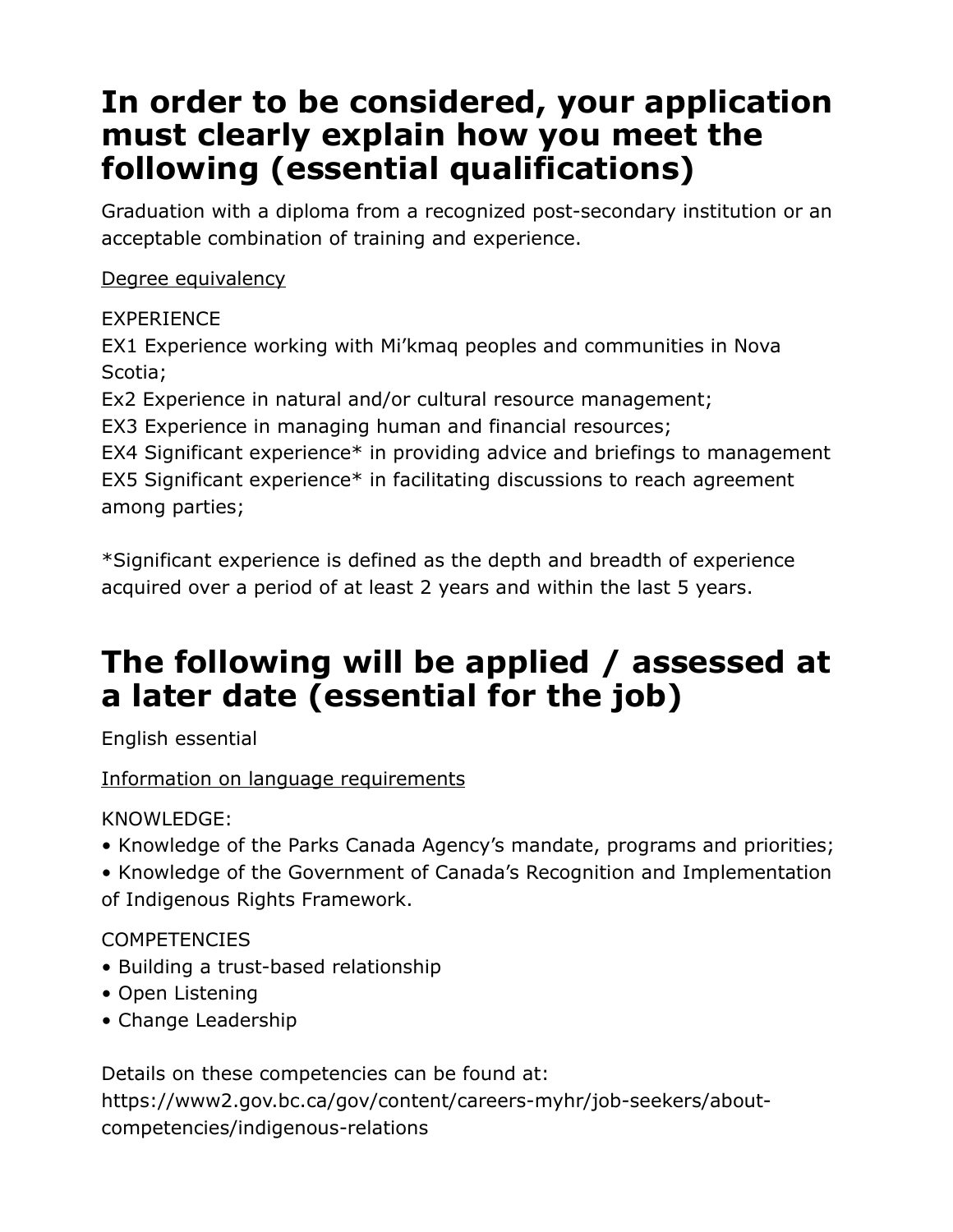#### ABILITIES AND SKILLS

• Ability to consult and work collaboratively with Mi'kmaq peoples and communities;

- Ability to work collaboratively in diverse cultural situations;
- Ability to communicate effectively, both orally and in writing;
- Ability to provide timely and strategic advice to management;

• Ability to think strategically, develop conceptual frameworks, identify alternatives, and implement future courses of action.

#### LEADERSHIP ATTRIBUTES

- Exercises sound judgment;
- Demonstrates integrity.

### **The following may be applied / assessed at a later date (may be needed for the job)**

ASSET EXPERIENCE

- Experience living and/or working in a Mi'kmaw community.
- Experience in integrating Western science with Indigenous Knowledge.

### **Conditions of employment**

Reliability Status security clearance - A security status screening is undertaken by Parks Canada for candidates who are successful in the competition. Our Human Resource team is available to answer any questions applicants may have on this process and are able to make accommodations during this process if requested

- Must possess a valid class 5 driver's license;
- Willingness to work irregular hours, overtime, weekends, and/or statutory holidays and provincial/territorial holidays when required;
- Willingness to wear a Parks Canada uniform when required

### **Other information**

The Public Service of Canada is committed to building a skilled and diverse workforce that reflects the Canadians we serve. We promote employment equity and encourage you to indicate if you belong to one of the designated groups when you apply.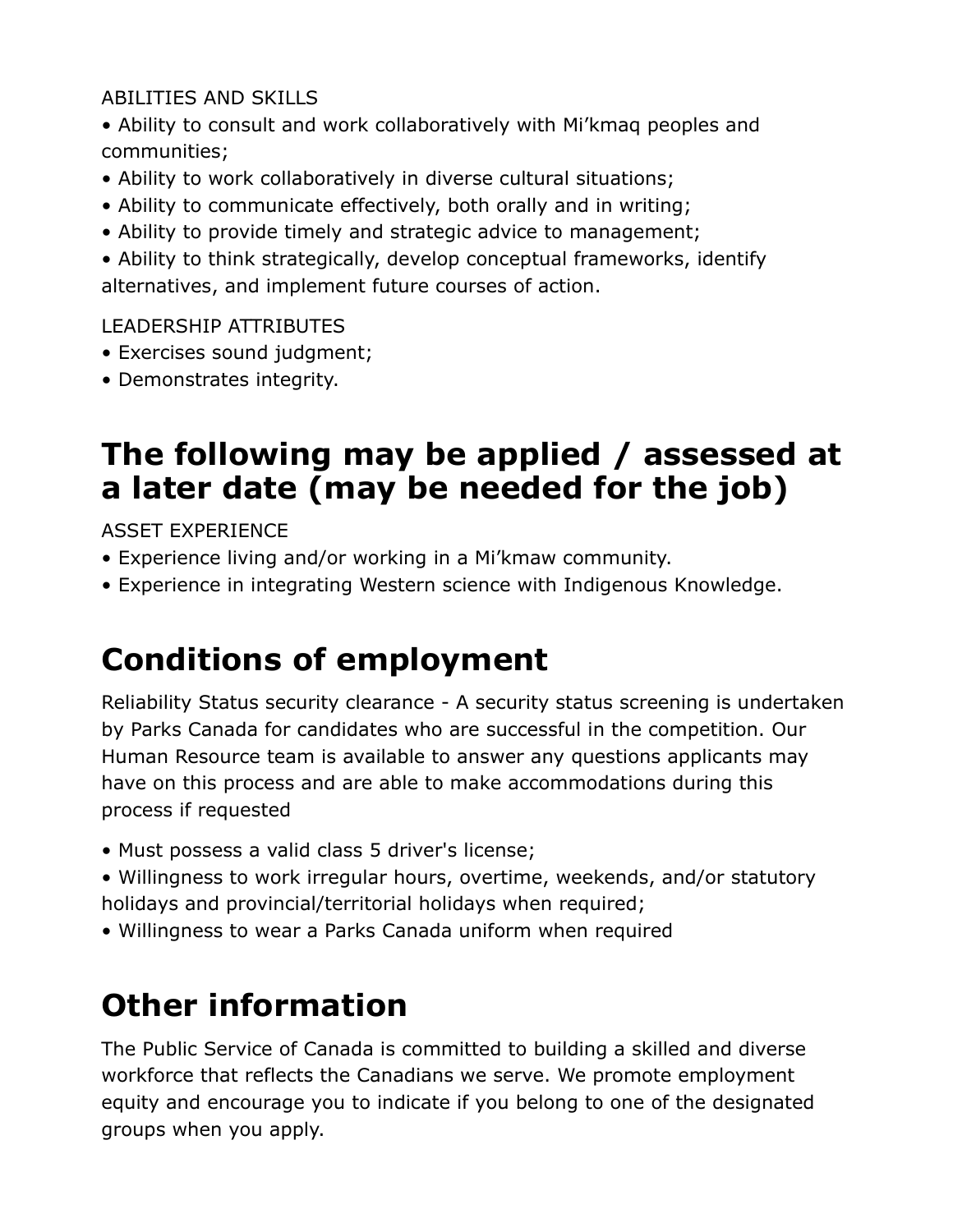#### Information on employment equity

Reference checks will be sought.

An interview will be administered.

A test may be administered.

For tips to navigate the application process step by step, refer to the following site:

https://www.youtube.com/watch?v=0GW7P3g9hhI.

Parks Canada is committed to the principles of diversity and employment equity under the Employment Equity Act, and strives to ensure that our workforce reflects the diverse nature of Canadian society. We encourage women, Aboriginal peoples, persons with disabilities and members of a visible minority group to self-identify in their application.

Please submit your completed application, including all of the above-mentioned documentation. Failure to do so may result in your application being rejected.

The Parks Canada Agency is established as a separate employer in the Federal Public Service under the Financial Administration Act. Persons appointed to the Agency continue to be part of the Public Service.

The Parks Canada Agency operates under its own human resources framework outside of the Public Service Employment Act and in line with values of fairness, competence and respect, and its operating principles.

In accordance with paragraph 8(2)(a) of the Privacy Act, information or material, whether provided directly by the candidate or otherwise obtained by the selection board, used during the selection process for the purpose of assessing a candidate may be used as part of the selection review and recourse processes. Such relevant information may be provided to third parties, such as other candidates or their representatives, who have a legitimate reason to be aware of that information.

Persons who have a priority entitlement as defined by the Parks Canada Agency Priority Policy and Guidelines will be considered first.